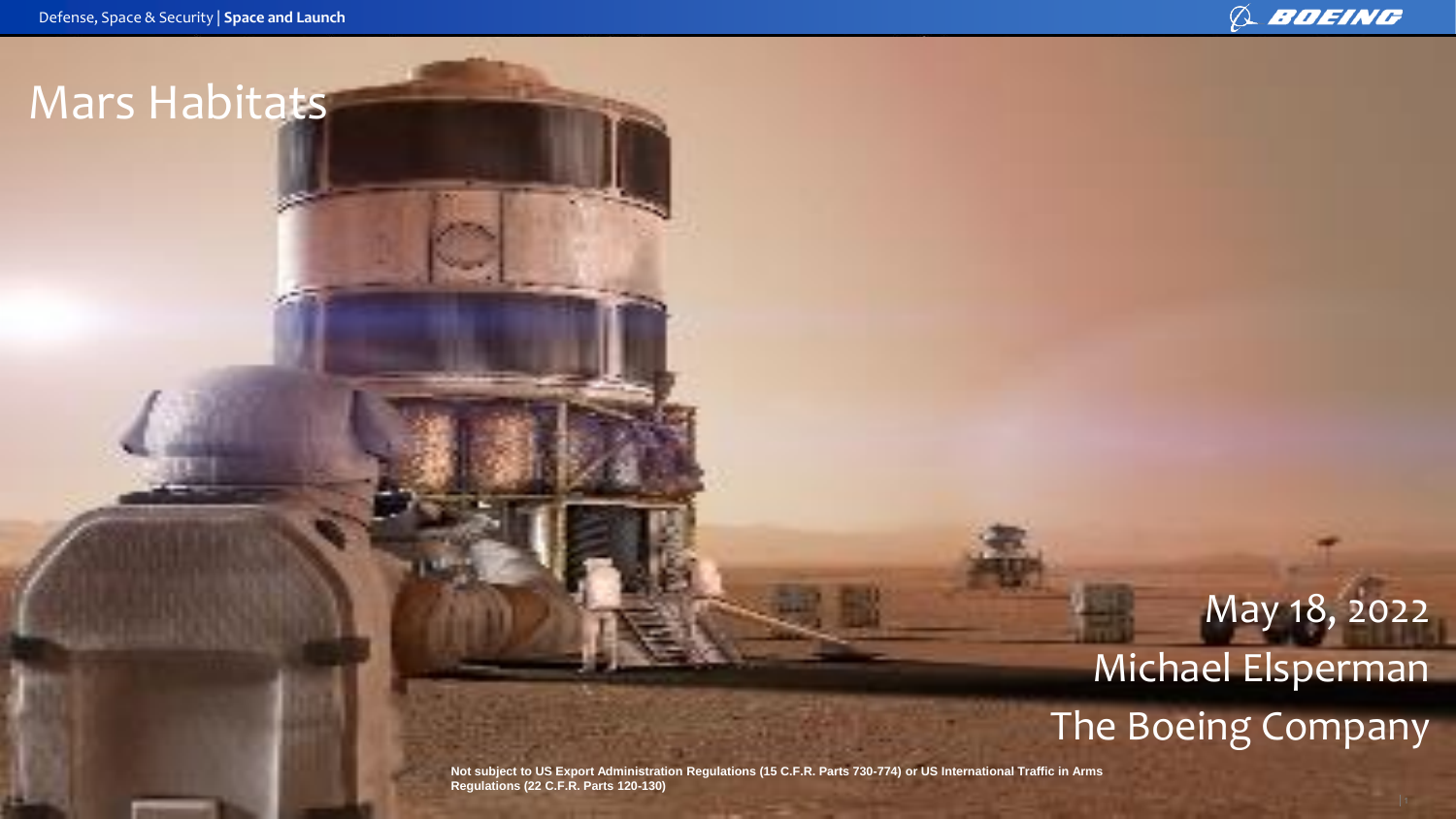#### **& BOEING**

### Agenda

- **E** Habitation Overview
- **Extensibility of Common Subsystems**
- **ELunar Surface and Gateway as Proving Grounds**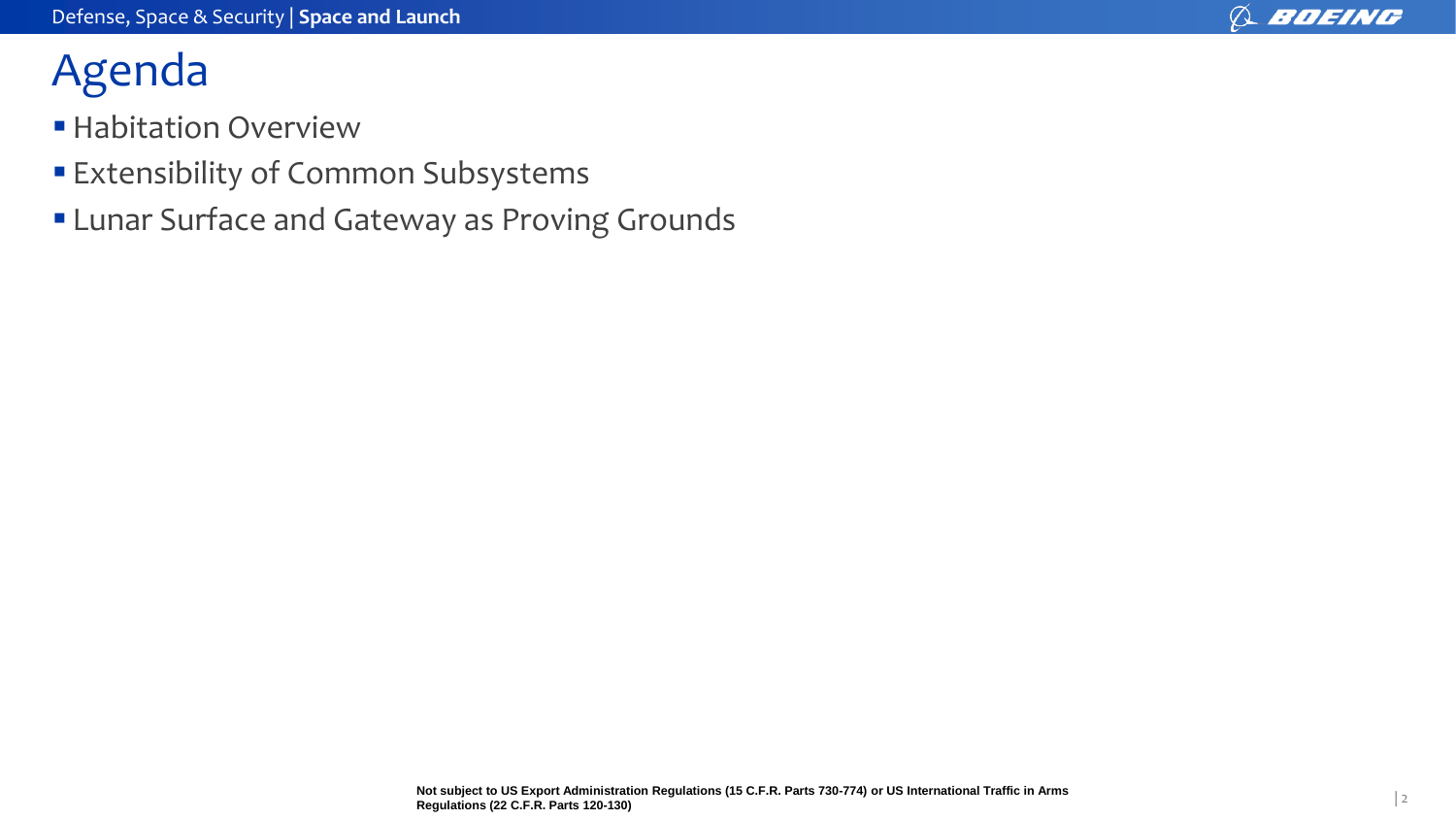### Habitation is a Critical Capability for Exploration

- **.** Habitats provide long term living and working space for crewed missions
	- Provides shelter and life support for crews
	- Enables long duration science and exploration
		- >60 day lunar surface missions
		- ~600 1200 day Mars transit missions
		- Multi year Mars surface applications
- **EXA** Habitats must ensure 24/365 availability of critical crew functions over the course of the mission
	- High reliability (vs mass of spares)
	- Advanced health monitoring and predictive maintenance
- **Extensibility is a key consideration for deep space habitation** architecture design and development
	- Envelope worst case design environments
	- Leverage "run time" on preceding applications to improve designs across the product line
- **Early development and life testing reduce risk** 
	- **Early ground based mockups, tech maturation, and demonstrations**



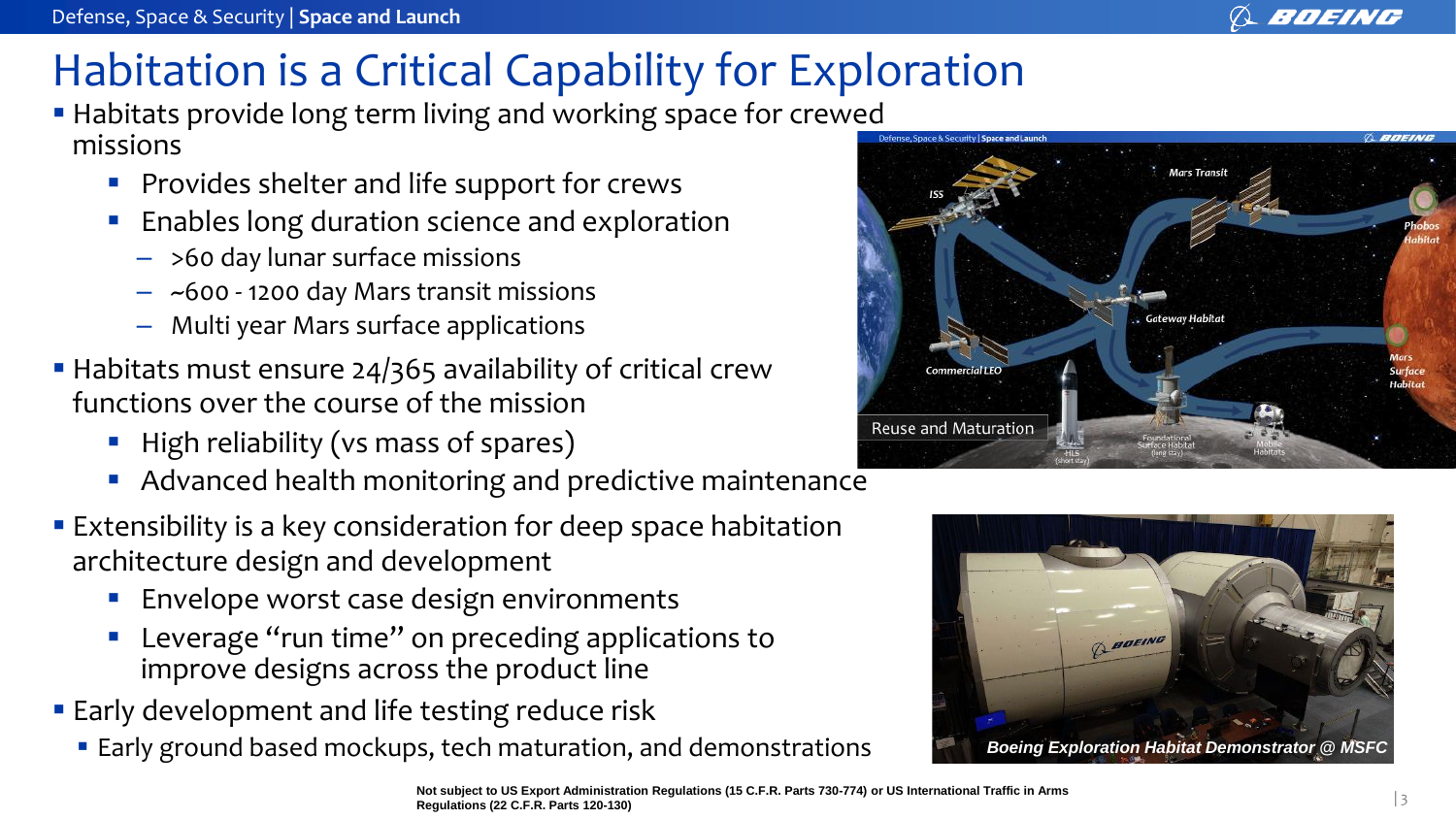Defense, Space & Security | **Space and Launch**

#### Habitation Subsystems

| <b>LEO or Gateway Habitat</b>                   | Lunar Surface Habitat                           | <b>Mars Transit Habitat</b>                     | <b>Mars Surface Habitat</b>                     |
|-------------------------------------------------|-------------------------------------------------|-------------------------------------------------|-------------------------------------------------|
| <b>Gateway Interoperable</b><br><b>Avionics</b> | <b>Gateway Interoperable</b><br><b>Avionics</b> | <b>Gateway Interoperable</b><br><b>Avionics</b> | <b>Gateway Interoperable</b><br><b>Avionics</b> |
| <b>Open Loop ECLSS</b>                          | <b>Partial Regen ECLSS</b>                      | <b>Full Regen ECLSS</b>                         | <b>Full Regen ECLSS</b>                         |
| <b>Body Mounted Radiators (BMR)</b>             | <b>BMR &amp; Deployable</b>                     | <b>Body Mounted Radiators</b>                   | <b>BMR &amp; Deployable</b>                     |
| <b>Common Power</b>                             | <b>Common Power</b>                             | <b>Common Power</b>                             | <b>Common Power</b>                             |
| <b>Common Passive Thermal</b>                   | <b>Common Passive Thermal</b>                   | <b>Common Passive Thermal</b>                   | <b>Common Passive Thermal</b>                   |
| 0 G Crew Quarters & Hygiene                     | .18 G Crew Quarters & Hygiene                   | 0 G Crew Quarters & Hygiene                     | .30 G Crew Quarters & Hygiene                   |
| 0 G Exercise                                    | .18 G Exercise                                  | 0 G Exercise                                    | .30 G exercise                                  |
| <b>Common Windows</b>                           | <b>Common Windows</b>                           | <b>Common Windows</b>                           | <b>Common Windows</b>                           |
| <b>EVA Accommodations and</b><br><b>Airlock</b> | <b>EVA Accommodations and</b><br><b>Airlock</b> | <b>EVA Accommodations and</b><br><b>Airlock</b> | <b>EVA Accommodations and</b><br><b>Airlock</b> |

 $\varnothing$ 

BOEING

**High degree of common subsystems and component usage supports extensibility**

**Not subject to US Exports 120-130) or US International Traffic in Arms 200-774 or US International Traffic in Arms and Traffic in Arms and Traffic in Arms and Traffic in Arms and Traffic in Arms and Traffic in Arms and Tr Regulations (22 C.F.R. Parts 120-130) Regulations (22 C.F.R. Parts 120-130) Not subject to US Export Administration Regulations (15 C.F.R. Parts 730-774) or US International Traffic in Arms**